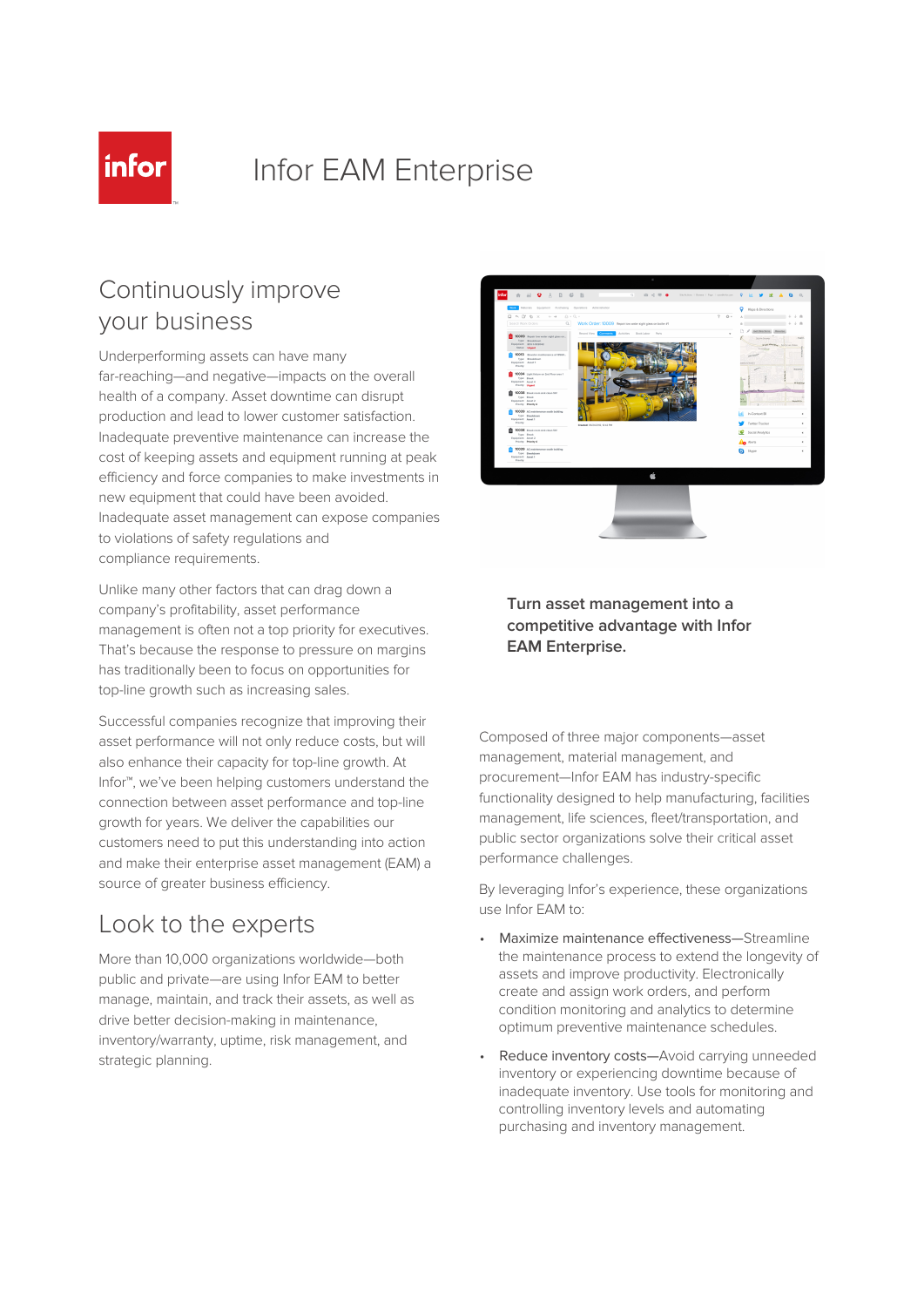- Increase warranty recovery—Improve tracking of repairs eligible for warranty claims. Flag warranty repairs, and let the system automatically create a warranty claim after the repair is completed.
- Increase equipment uptime—Avoid costly downtime in production or service operations. Use Infor EAM to easily forecast likely failure points and the reasons for them, and identify and model the best alternatives.
- Improve reliability and risk management-Anticipate and mitigate asset reliability and regulatory risks. Use tools for in-depth asset profiling; efficiently building user-defined reports; using electronic signatures; tracking changes to data, comments, and attributes; and monitoring, modeling, and forecasting performance against key performance indicators (KPIs).

Infor EAM also incorporates breakthrough technology that gets users the right information at the right time. Called Infor Workspace, this consumer-grade user experience includes unified navigation, single sign-on, and single-click access to systems, personalization, web parts, and shortcuts to bring information to users faster and easier, and in a way that makes sense to them.

# Get business specific

Infor EAM is a fully web-architected solution with an advanced integrated suite of modules that helps companies like yours proactively manage assets, asset information, and maintenance activities. It combines best-in-class asset management modules, unique features for improving operations and performance, and advanced modules to ensure the best possible fit for a customer's asset management needs.

The solution's easy-to-use, easy-to-configure interface makes access to asset management capabilities, high-end analytics information, and KPIs available to users throughout an organization. With its built-in configuration capabilities, customers can streamline their asset management processes by creating and storing configurations that are unique to their business.

Infor EAM includes several industry-specific features designed to simplify asset management for manufacturing, facilities, life sciences, fleet/transportation, municipalities, and public sector organizations.

### **Infor EAM Enterprise helps you:**

- Reduce risks and costs.
- Enhance capacity for growth.
- Automate and streamline processes.
- Drive better decision-making.
- Monitor energy use at the asset level.
- Easily configure to suit your needs.

#### Modules and features

Infor EAM's business-specific modules and unique features include:

- Assets—enable companies to identify, track, locate, and analyze their physical assets and facilitate metered usage measurement and automatic usage value transmission to subcomponents. By compiling asset data, such as location, cost history, warranties, claims, meters, permits, and documents, the Asset module helps maximize productivity and asset life.
- Asset hierarchy management—allows users to track asset costs and the movement of assets throughout their respective lifecycles. Do this using an easily configured "family tree" that forms relationships between equipment, systems, and locations.
- Asset management services—allow definition of time, material, and labor costs in cost-charging arrangements, and then apply cost charges to commercial agreements for maintenance organizations that operate as a business unit and charge customers for maintenance work they perform.
- Audit trails—provide a flexible way to track changes to data, comments, and attributes for almost every Infor EAM table. In the regulatory environment, this module is exceptionally valuable because of its comprehensive coverage, flexibility, and ease of use.
- Budget management—automates budget setup and the subsequent capture, monitoring, control, and analysis of associated maintenance expenditures.
- Call center—provides the ability to centralize incoming maintenance requests from a broad and diverse customer base, and empowers operators and customer service representatives by putting all the information needed to handle maintenance, service, and asset management requests right at their fingertips.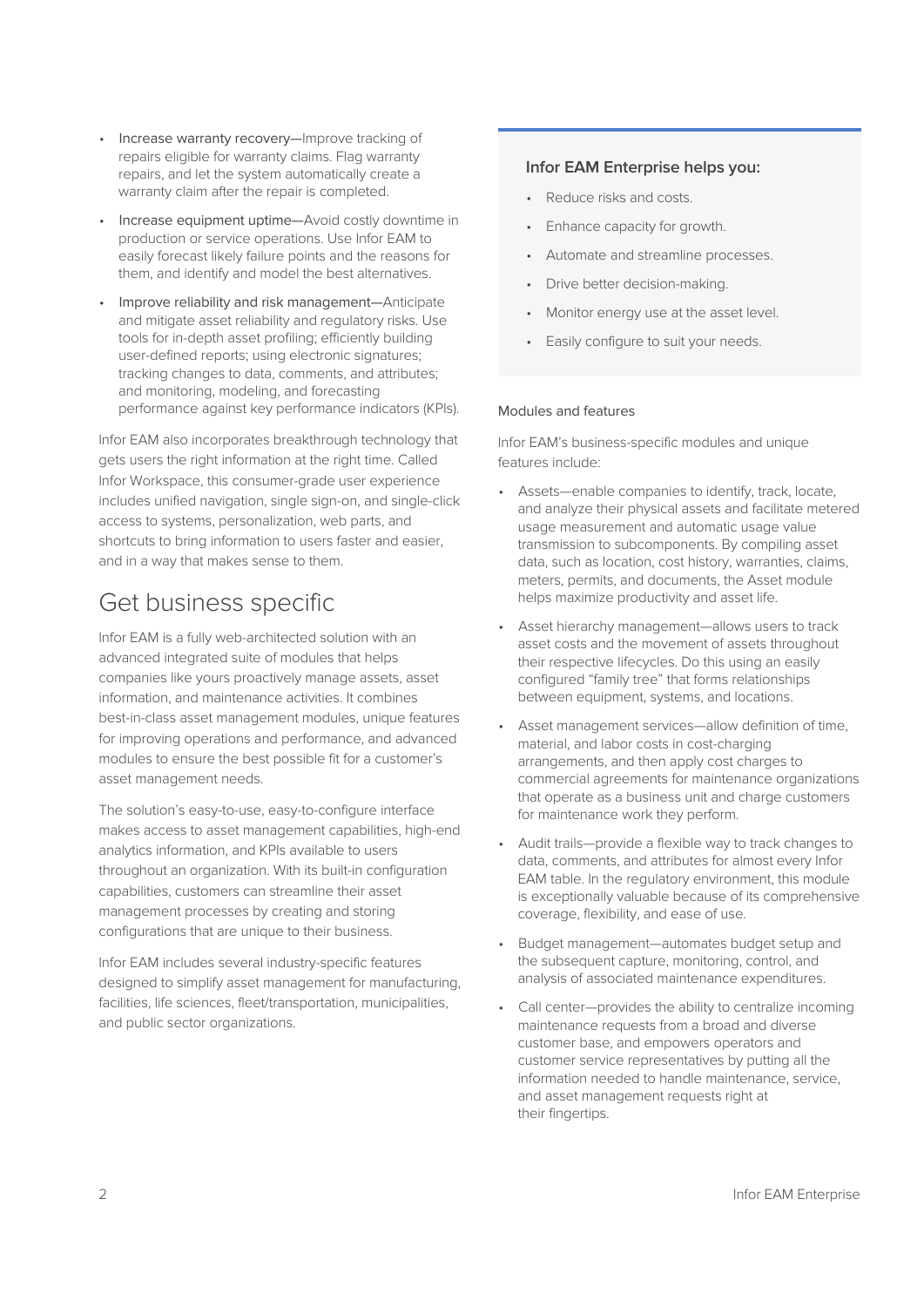This module also ensures that the caller gathers all necessary information to successfully complete the request.

- Configuration manager—enables customers to export their Infor EAM development environment base configurations to a special XML-formatted file that may be imported into another Infor EAM environment. This allows system administrators to set up a test environment and build their unique configurations.
- Depreciation—provides the ability to calculate and display any of four asset depreciation methods including straightline, double declining rate, sum-of-the-years'-digits, and units of production.
- Inbox and scorecard with KPIs—are offered on the Infor EAM home page. The Inbox functions as a to-do list that allows individual users to specify automatically generated numerical counts of items awaiting action such as requisitions or work orders. The scorecard displays a graphical depiction of KPI status based on user-specified parameters. Through KPIs, users can define and monitor asset performance indicators, such as mean time between equipment failures, without having to run reports.
- Inspection management— gives companies more control over condition monitoring while it works in concert with work and asset management. When an inspection result exceeds a preset limit, the system automatically generates corrective work actions.
- Linear assets—enable users to define an asset in terms of linear reference details like length, unit of measure, and geographic reference. Users can write work orders against any portion or point on that asset by specifying to and from points.
- Materials management—offers tools to monitor and control the inventories of storerooms. These tools, which include economic order quantity (EOQ) and class calculations and assignments, support parts receipts, issues, returns, and cycle counts.
- Messenger—enables user-defined recipients to receive email notification for predefined events, such as the submission of a requisition or the receipt of a part. The automatic messages keep personnel updated on actions such as work or purchase order requests, approvals, completions, and purchase order receipts, as well as deletions in the database.
- Microsoft Project interface—provides a true, two-way interface between Infor EAM and Microsoft® Project. Users can pass work orders and trade personnel to Project for planning and scheduling purposes. Project returns scheduling data for execution and tracking.

**"With Infor, we've realized 10% to 11% efficiency improvements, and our maintenance costs have dropped by 5% to 10%".**

> **—Milton Slagowski, Maintenance Manager, Heinz Frozen Food Co.**

- Multi-organization support— provides flexible multi-organization features for companies located in multiple countries requiring the use of a variety of currencies and languages. Regional, national, and multinational organizations can manage multiple legal entities with one database and apply security settings to determine a user's access. Each site within the organization can view and edit its own data.
- Preventive maintenance flexibility—allows preventive maintenance tasks to be based on a fixed date, flexible time period, or metered usage. Users may incorporate routes with a task to service multiple assets that share similar requirements under a single work order. Infor EAM can automatically adjust preventive maintenance schedules to compensate for early or late work accomplishment. It also offers revision control to track modifications and control the authorization of modifications to scheduled tasks, materials, and routes.
- Project management—automates complex or simple projects from start to completion. With the ability to organize budgets, labor, and equipment for projects, companies can reduce the amount of time, personnel, and money spent on a project.
- Purchasing management—helps companies ensure that they order the right parts and keep up with delivery times, vendor performance payments, and goods receipts. To get advanced web-based procurement, use Infor EAM iProcure. (See the "advanced modules" section for more information.)
- Repairable spares functionality—allows customers to designate parts or equipment as being "repairable." Items designated for refurbishment can be automatically placed in a "to be repaired" location when returned to the storeroom following maintenance action.
- Reports-lets users select from a variety of predefined reports including assets, materials, purchasing, schedule, work, budget analysis, projects, and commercial services. An advanced reporting module meets a variety of requirements from ad hoc queries, managed reports, and business reports to invoice statements and bills.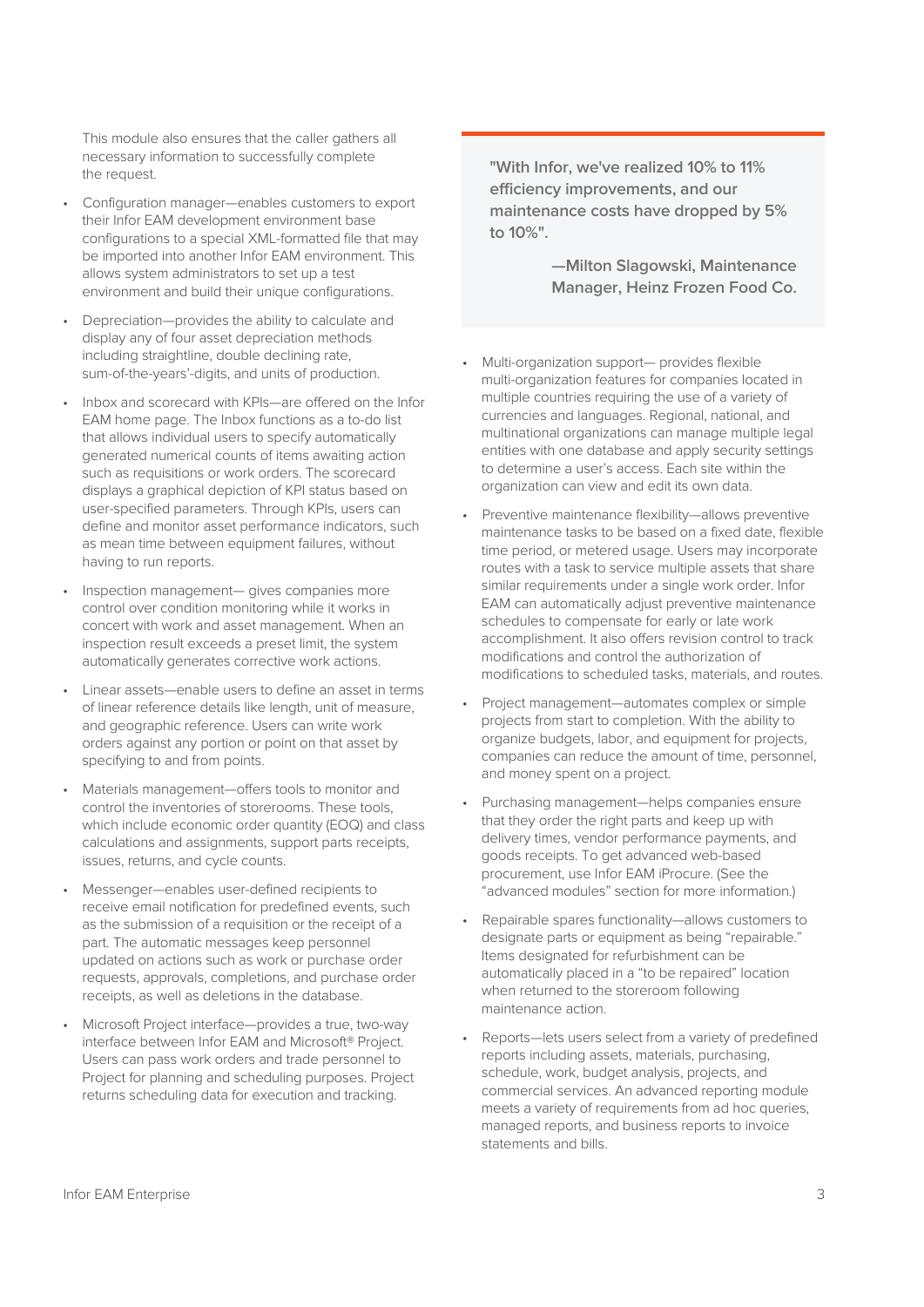**"Its mobile functionality and ease of use for field staff were paramount because many field staff haven't even worked with PCs. Its flexibility to suit our needs, scalability to grow with us, and open architecture for better integration were also important."**

**—Marty Brenner, IT Director, New York City Department of Parks & Recreation**

- Upload utility—uses web services to insert or update selected tables in Infor EAM. This facilitates rapid insertion of data into the system without the need for manual data entry. For example, users can now load 100,000 part items from a newly acquired warehouse in a matter of seconds.
- Metering function—allows an unlimited number of meters to be associated with a single piece of equipment. Metered usage values flow down a customer-defined equipment hierarchy to selected components, eliminating the need for supplemental metering.
- Warranties and warranty claims—tracks asset warranties, processes warranty claims, and provides for unlimited warranties against any asset. Infor EAM accommodates both meter- and date-based warranties and automatically tracks all work orders having a potential claim. It also allows for time-elapse warranties on consumable parts not registered as assets.
- Work management—tracks all aspects related to work performed on assets, from installing new equipment to issuing corrective or preventive maintenance work orders. The ability to track and manage work requests, labor, planning, and scheduling allows companies to make the most of their resources while improving productivity. Users can also create a work order and include multiple pieces of equipment without the need for a route.

#### Advanced modules

The following advanced modules extend the functionality of Infor EAM to meet specific needs, such as industry regulations, a mobile workforce, integrated procurement, or advanced analytical and reporting requirements:

- Asset Sustainability— allows companies to monitor their energy consumption at the asset level by factoring energy demand management with traditional asset management functions to reduce energy consumption and energy costs—typically taking up 60% of indirect operating and maintenance expenses. This module leverages Infor's deep experience in energy emission and carbon dioxide management.
- Alert Management—provides early warning about existing asset condition trends occurring outside optimum operating data parameters. The module ensures that the right maintenance person receives an alert at the right time to analyze the data (temperature, flow rates, oil pressure, energy consumption, etc.) and determine whether the asset needs repair or replacement, or whether notifications.
- Reliability Management—ensures that assets are performing according to their intended functions without failure, for specified periods, and under stated conditions to reduce operational, financial, and regulatory risks; minimize costs; boost revenues and customer satisfaction; and increase employee satisfaction.
- 21 CFR 11—provides secure electronic records and signatures that meet critical FDA requirements for 21 CFR Part 11 validations within the pharmaceutical, food and beverage, and personal care products industries. This advanced module includes electronic signatures, multiple approval levels, record snapshots, a high level of security and configurability, and the ability to track all changes and edits made to electronic forms.
- Barcoding—lets users design and print asset labels, providing more mobility and systems functionality. Labeling assets streamlines asset tracking and relocating, warranty activation and updating, work registration, and other functions.
- Calibration—provides a comprehensive calibration program fully integrated with the overall Infor EAM solution. The Calibration module was developed with the cooperation of existing customers to address broad-based regulatory compliance within an easy-to-use format. Thorough records for calibration operations are preserved and the system offers detailed reports to serve calibration needs and offer proper documentation for future calibration auditing and review.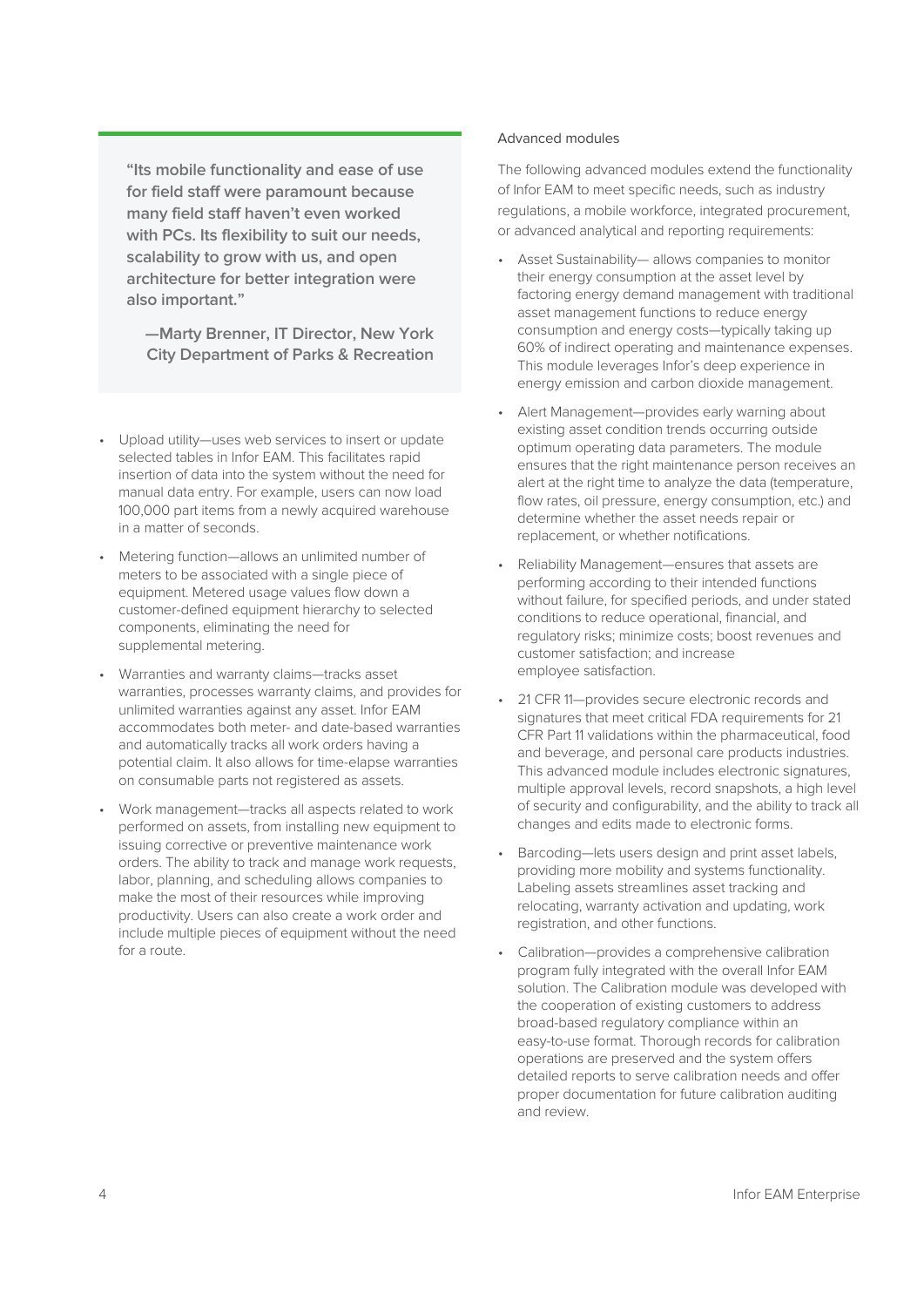- Advanced Reporting—enables organizations to build custom reports that help them maximize the data gathered in Infor EAM. Combining the power of Infor EAM with the flexibility of Cognos® ReportNet, this advanced reporting module provides customers with the ability to create fully-customized reports that best meet their specific asset management needs.
- iProcure—automates the procurement of industrial spare parts by connecting buyers and over 150 industrial spare parts suppliers. Through the Internet, the iProcure module integrates seamlessly with Infor EAM to expand the functionality of purchasing, inventory, and supply chain management. Customers can plan work, track parts usage, manage stock levels, and replenish stock via the Internet—all from their maintenance software.
- Mobile—makes it possible to download work assignments from the Infor EAM database, and access and update data whether online or offline. This module automates virtually every aspect of maintenance and data collection, and allows users to create field-based work orders, use drill-down menus to retrieve detailed information about a piece of equipment, and capture actual "wrench time" as work occurs.
- Fleet—includes Vehicle Maintenance Reporting Standards (VMRS) codes and additional customers' fields. Focusing on the transportation industry's greatest opportunities for productivity and cost-per-mile savings, the Fleet module enables transportation companies to process warranty claims, manage tires and fuel, and improve vehicle performance through preventive maintenance.
- GIS—with Infor EAM's flexible architecture, customers can integrate ESRI's Geographical Information Systems (GIS) for a web-based solution that can increase workforce efficiency and lower costs by pinpointing assets; generating work orders directly from the GIS display; streamlining workflow between departments; forming sequential routes to complete work orders; and leveraging seamless GIS and asset management integration.
- Web Services Tool Kit-Infor implements web services using a platform that integrates all applications, both Infor and non-Infor software. The module separates application business logic from interfaces. Because Infor EAM was designed from the ground up with multi-tier architecture, deploying these web services is a natural extension of the application.

**"If there is a problem, it shows up easily. We can often catch problems before they occur."**

**—Fred Van De Bongard, Maintenance Coordinator, Textron**

#### Flexible buying and deployment options

Infor now gives you unprecedented choice over how you purchase, deploy, and manage Infor EAM. Now you can get the power of Infor EAM in several different ways:

- On-premises—Traditional perpetual software license operated by the customer on-site.
- SaaS Hosted License—Traditional perpetual software licensing with hosting from Infor.
- Cloud License—Traditional perpetual software licensing that Infor hosts with applications running on a multi-tenant platform, and the flexibility to move the applications in-house whenever you're ready.
- SaaS Subscription—Customer subscription for on-demand usage with pay-as-you-go flexibility, and quick and easy ramp-up when you deploy additional sites and users.
- Hybrid deployment—Some functionality running on-premises and other functionality running in the cloud, giving you the adaptability that you need to grow.

With such a wide range of deployment and buying options for Infor EAM, your company can choose the model that best meets your business needs. In just about any scenario, your company can have Infor's best-in-class EAM functions along with maximum configuration flexibility, in a way that best suits your unique business needs.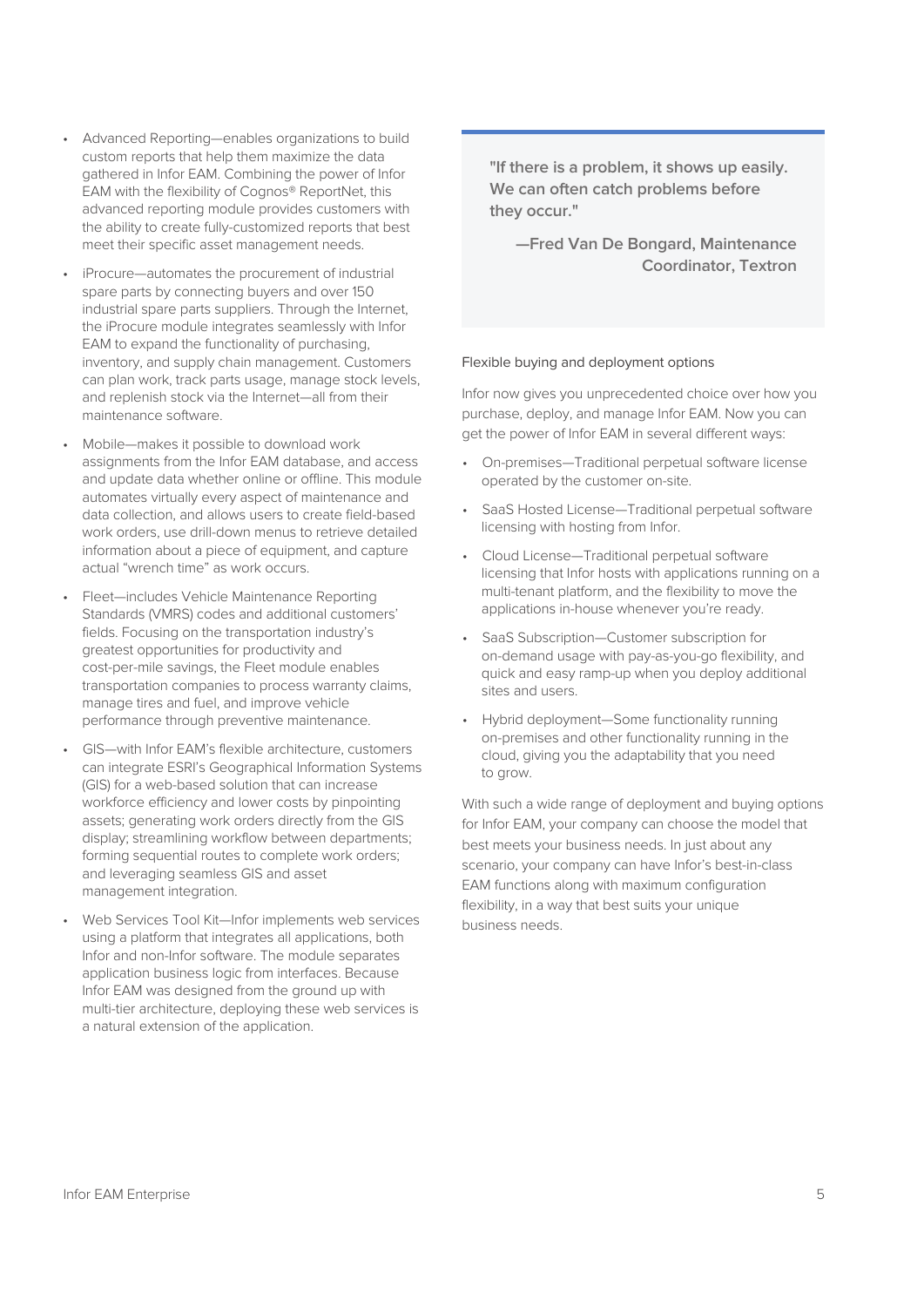### See results now

Infor EAM is the easy way to vastly improve your company's asset performance for lower operational costs and increased capacity for top-line growth.

Easy to implement, Infor EAM leverages Infor ION —the unifying platform for integrating all applications that include third-party solutions in a seamless, flexible way, whether they are on-premises, in the cloud, or both. ION Suite helps information flow smoothly between applications, analytics, social media, and a business vault with master data that empowers users and disparate applications to work together as one unit. The ION Suite provides instant setup and continuous improvement at your own pace, including the ability to upgrade EAM applications without having to upgrade the ERP. Easy to use, Infor EAM can be accessed anywhere, anytime through a standard Internet browser. No software programming knowledge is required, so virtually anyone in your company can leverage asset management functionality.

Easy to scale, Infor EAM is available in three configurations to meet the needs of customers of all sizes. The enterprise edition is designed for use by large, multi-site organizations. The business edition is a powerful enterprise asset management solution built for small to mid-size enterprises to control critical asset management functions. Streamlined asset management capabilities with limited hardware requirements are also available for traditional small to medium-sized enterprises.

Serving the asset management needs of more than 10,000 companies worldwide, Infor EAM is delivering a wide range of tangible business benefits.

**"With Infor EAM, we have over 5,000 pieces of equipment with preventative maintenance orders written to each one, and we've reduced our reactive maintenance call-ins from 30 to 40 a year to about 6 or 7."**

> **—Tom Kane, Director of Facilities Management, Bentley University**

Customers implementing Infor EAM have reported a variety of results, including the following improvements in ROI:

- 20% or more in energy reductions
- 20% improvement in labor productivity
- 30% reductions in inventory levels
- 20% reductions in inventory carrying costs
- 5% reduction in new equipment costs
- 10% increase in fleet availability
- 50% increase in warranty cost recovery
- 10% reduction in materials costs
- 50% reduction in purchasing process costs

# Prepare for the future

When asset downtime, high maintenance and inventory costs, and unclaimed warranties impact your operations, you must be able to adapt with speed and precision. That takes a technology infrastructure that allows you to add, change, upgrade, or modify your solutions as painlessly as possible.

Infor ION is Infor's breakthrough technology that provides interoperability, innovation, and evolution across all product lines so you can quickly align your systems to changing business requirements. You can enrich your existing solutions with open industry standards now, extend them to create end-to-end processes across different functional areas, and evolve to meet the future in a way that introduces new functionality and technology incrementally to preserve your investment and reduce risk and cost.

You gain business agility and IT flexibility without the high costs and disruption of a major re-implementation project or the need to adopt the proprietary technology of another software vendor. Infor gives you choice and control over the technologies you deploy, as well as the timeframe you deploy them in, so you can eliminate redundancies and build the best long-term cost model for your business.

This is how we satisfy your need for business-specific solutions that deliver value today while incorporating deployment flexibility that lets you quickly, easily, and cost-effectively add, subtract, and replace critical capabilities tomorrow.